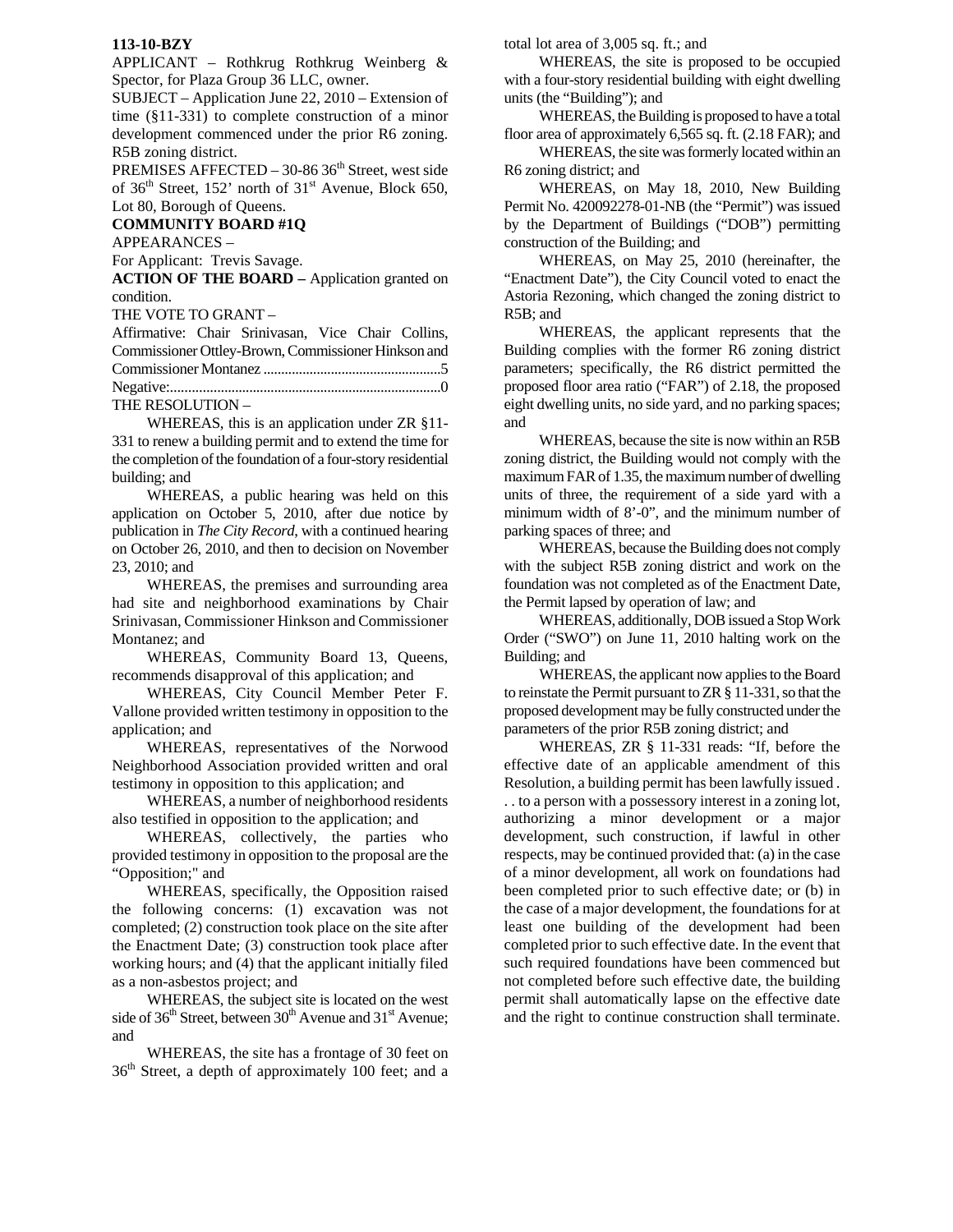## **113-10-BZY**

An application to renew the building permit may be made to the Board of Standards and Appeals not more than 30 days after the lapse of such building permit. The Board may renew the building permit and authorize an extension of time limited to one term of not more than six months to permit the completion of the required foundations, provided that the Board finds that, on the date the building permit lapsed, excavation had been completed and substantial progress made on foundations"; and

WHEREAS, a threshold requirement in this application is that the Permit is valid; and

WHEREAS, ZR  $\S$  11-31(a) provides that "[a] lawfully issued building permit shall be a building permit which is based on an approved application showing complete plans and specifications, authorizes the entire construction and not merely a part thereof, and is issued prior to any applicable amendment to this Resolution;" and

WHEREAS, the record indicates that on May 18, 2010, the Permit was issued by DOB authorizing construction of the entire Building; and

WHEREAS, by letter dated September 8, 2010, DOB states that the Permit was lawfully issued; and

WHEREAS, thus, the Board finds that the Permit was lawfully issued by DOB on May 18, 2010; and

WHEREAS, accordingly, the Board finds that the record contains sufficient evidence to satisfy the findings set forth in  $ZR \S 11-31(a)$  and that a decision may be rendered provided the other findings are met; and

WHEREAS, because the proposed development contemplates construction of one building, it meets the definition of a minor development; and

WHEREAS, since the proposed development is a minor development, the Board must find that excavation was completed and substantial progress was made as to the required foundation; and

WHEREAS, the applicant states that excavation began on May 18, 2010 and that excavation was completed and substantial progress was made on the foundation as of the Enactment Date; and

WHEREAS, the Opposition contends that excavation was not complete as of the Enactment Date, and submitted photographs indicating that the owner continued to remove dirt from the site after the Enactment Date; and

WHEREAS, in response, the applicant states that excavation of the site was completed prior to the Enactment Date and that any dirt remaining on the site after the rezoning was used to provide a ramp for the removal of the large excavation equipment on the site and for the completion of backfill; and

WHEREAS, the applicant submitted photographs reflecting that the site was completely excavated as of the Enactment Date; and

WHEREAS, further, an affidavit of the contractor states that the entire site was excavated as of the

Enactment Date; and

WHEREAS, the Board finds that the excavation performed at the site for the foundation of the Building is complete for vesting purposes under ZR § 11-331; and

WHEREAS, as to substantial progress on the foundation, the applicant initially represented that the foundation was 99 percent complete as of the Enactment Date; and

WHEREAS, specifically, the applicant stated that as of the Enactment Date, the owner had poured 82 of the 84 total cubic yards of concrete required for the foundation, and the only portion of the foundation that remained incomplete was the pouring of concrete for three interior footings for steel columns; and

WHEREAS, the applicant notes that DOB originally determined that the foundations were 100 percent complete as of the Enactment Date, based on an inspection conducted on May 27, 2010; and

WHEREAS, however, DOB subsequently audited the plans and issued the SWO based on its determination that the foundation was not complete as of the Enactment Date because the footings for the steel columns were not complete at that time; and

WHEREAS, the applicant submitted a foundation survey reflecting that the entire foundation was complete as of the Enactment Date, except for the three footings for the steel columns; and

WHEREAS, as to the Opposition's argument that construction continued on the site after the Enactment Date, the applicant states that construction did continue on the site pursuant to valid permits between the Enactment Date and the date that the SWO was issued because DOB had initially determined that the foundation was complete; and

WHEREAS, the applicant further states that the construction which took place between the Enactment Date and the issuance of the SWO included the pouring of the three interior footings, the completion of backfill, and the delivery of construction materials, all of which the applicant notes has been omitted from its calculation of foundation work and expenditures; and

WHEREAS, the Board notes that only the work that was performed after the Permit was issued and before the Enactment Date has been considered in its analysis under ZR § 11-331; and

WHEREAS, at hearing, the Board raised concerns about the concrete pour that took place on the Enactment Date and whether the ten cubic yards of concrete delivered on that date were poured prior to the City Council vote enacting the Astoria Rezoning; and

WHEREAS, in response, the applicant represents that the majority of the ten cubic yards of concrete were poured prior to the City Council vote, but acknowledges that it is unable to provide evidence of the exact timing of the concrete pour; and

WHEREAS, the Board notes that, even if all ten